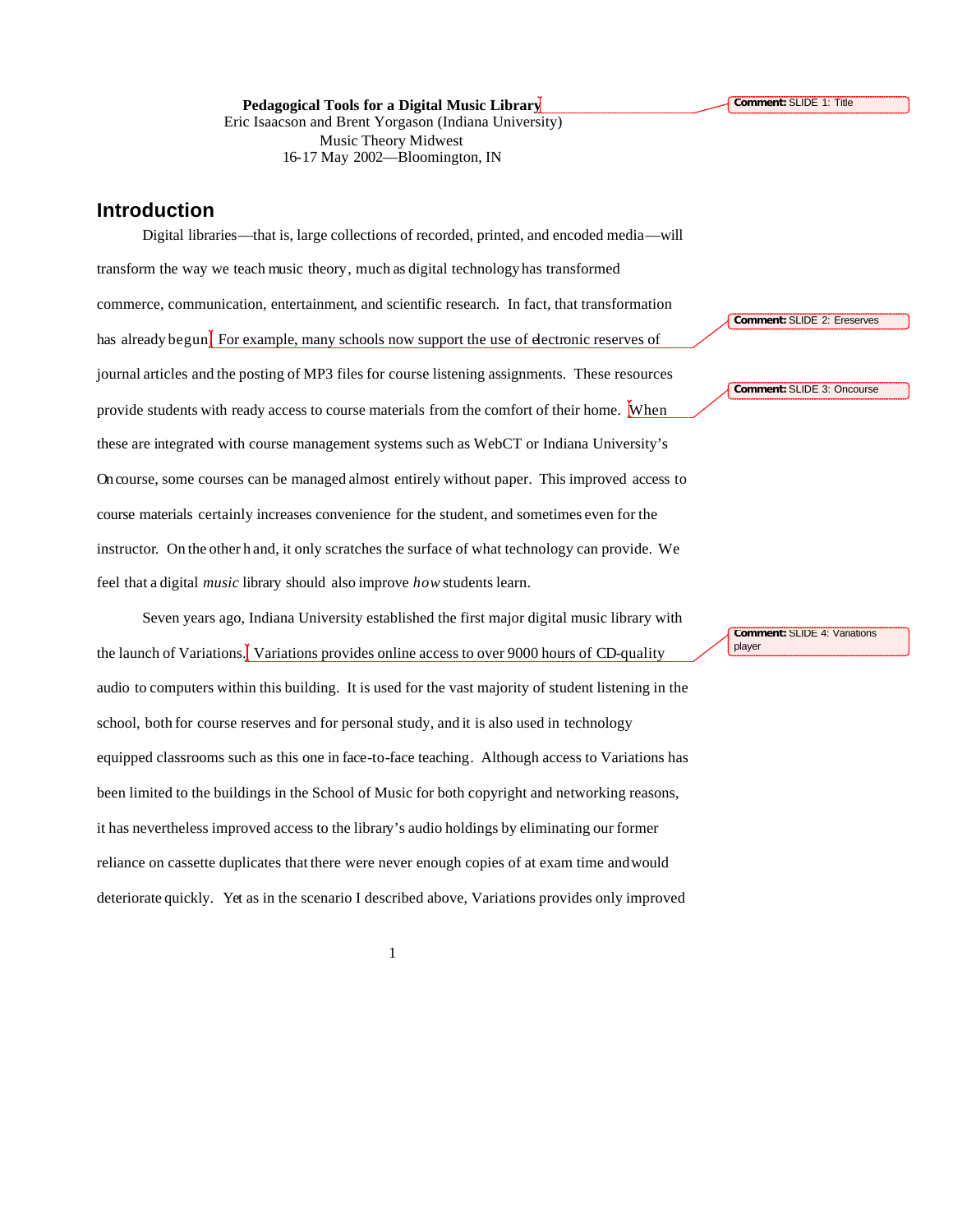access. It has not materially changed the way students learn or study music, beyond the fact that they can now listen while simultaneously doing their email, browsing the web , or working on a paper.

# Development of Variations2 is now underway. The Variations2 Digital Music Library takes a significant next step toward actually transforming how our students learn by changing the nature of their engagement with the library's content. This is a multi-disciplinary research project being carried out at Indiana University under a four-year grant from the National Science Foundation (we're now past the two-and-a-half year mark). The design of teaching and learning applications is just one of several research areas in the project. Among the features of Variations2 will be a new search interface designed specifically for music holdings; digital audio and eventually video; scanned score images that, relying on the DjVu format provide for zooming in and out without the phantom disappearance of staff lines and stems; symbolically encoded musical scores, that will support editing and content-based searching; and tools to enable instructors to use the materials effectively in class and to create activities in which students are creatively engaged with the music.

Although our focus is going to be on the pedagogical aspects of the Variations2 project, I'd like to take a moment to talk its new approach to catalog searching. Have you ever considered how inadequate standard library catalog interfaces are for finding music? They're really quite dreadful. The problem is that, unlike most titles, a *musical* work exists in many forms: scores, recordings, and sometimes as subjects of books. Furthermore, more often than not, that work is just one of several contained in a single volume, such as a CD, which has its own title, and is in fact the title by which the item is cataloged . Using our IUCAT system, I did a search for items in which "Franz Schubert" is the author. Schubert wrote a lot of music, so

**Comment:** SLIDE 5a: V2 title

**Comment: SLIDE 5b: V2 Research** areas

**Comment:** SLIDE 6: V2 Features

**Comment:** SLIDE 7: Search results

**Comment:** SLIDE 7b: 1st oval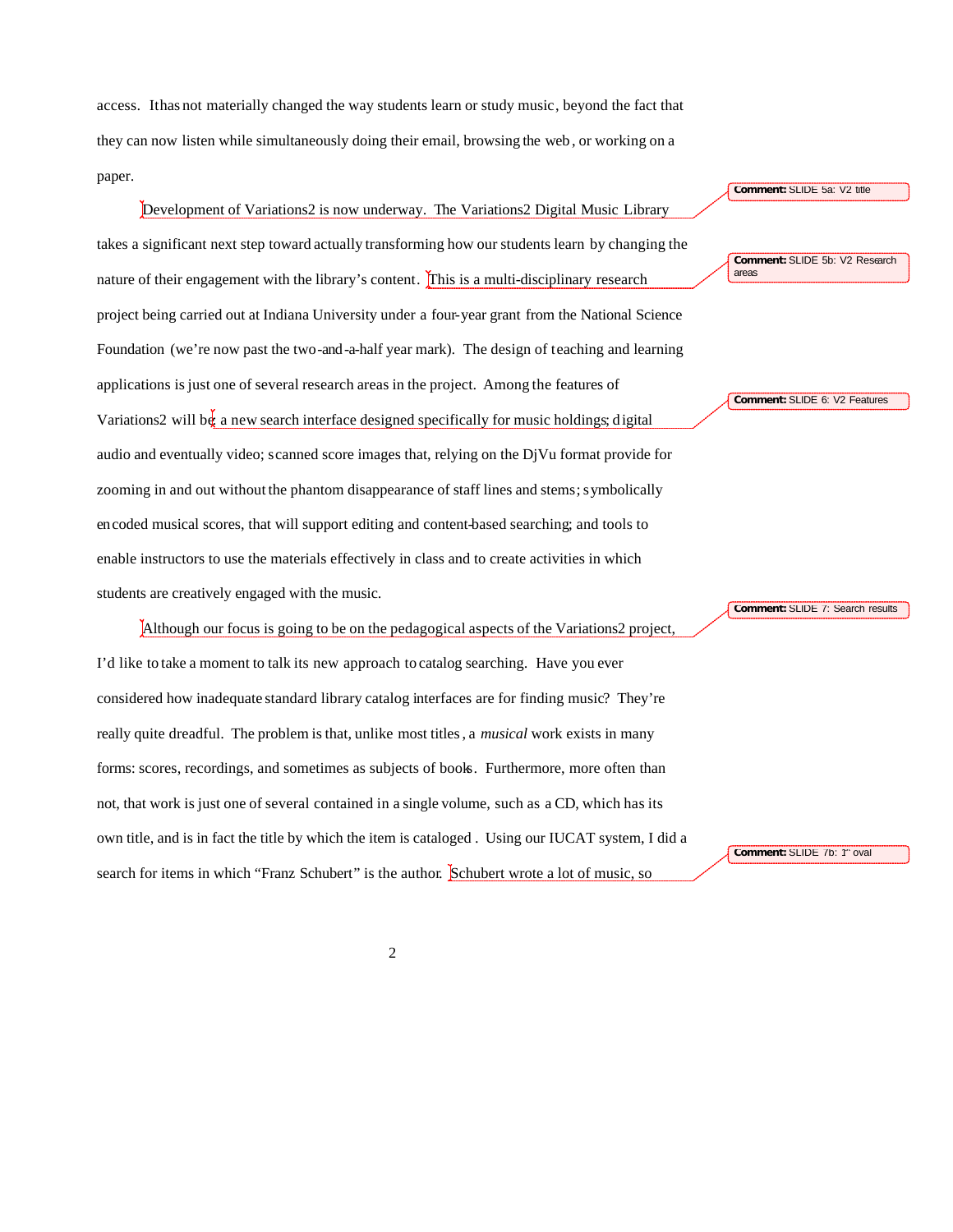**Comment: SLIDE 7c: 2<sup>nd</sup> oval** 

getting back 2309 items doesn't sound too bad. But what are those items? Well, they are things with helpful titles such as "Piano music, selections." And how are these items arranged? Well, I'm not sure. I think it's in reverse chronological order of acquisition—an order that is utterly meaningless, except perhaps to the acquisitions librarian. Also, scores and recordings are all mixed up in the list and it's not immediately apparent which is which. The problem is that libraries catalog physical objects—bound scores, jewel-cased CDs. But what we are usually interested in finding are instances of *works*. Therefore the Variations2 library is being built around The Work. So if I enter  $\frac{1}{2}$  Schubert" in the Variations 2 search interface, I get a list of works by Schubert. (There are only 395 b ecause we've only begun the tedious process of recataloging works in the last few months.) The works are listed in alphabetical order. Once I select the work I'm interested in, I click its name and a list of scores and recordings the library has of that work appears. We'll see a bit more of the search interface shortly.

Okay, for the remainder of our time, we would like to focus on tools being developed as part of the Variations2 system that will enable instructors to effectively use the digital library 's content to enhance classroom lectures and to create interactive student activities. The purpose of these Multimedia Music Theory Teaching (or MMTT) tools is to enable students and instructors to *interact* with the music in its various formats, not justto passively listen or look. These tools will provide in a single application a number of capabilities otherwise available only in separate programs (such as notation editor, media player, presentation software, and word processor), and they are designed specifically to work in a digital library environment.

The tools include the media player and score viewer we've already seen, and a basic music notation editor (which we hope will eventually support analytic formats like Schenkerian notation). But in addition, it will include a digital timeliner that allows the creation of interactive **Comment: SLIDE 7d: 3<sup>n</sup> oval** 

**Comment:** SLIDE 8a: MMTT title

**Comment:** SLIDE 8b: MMTT tools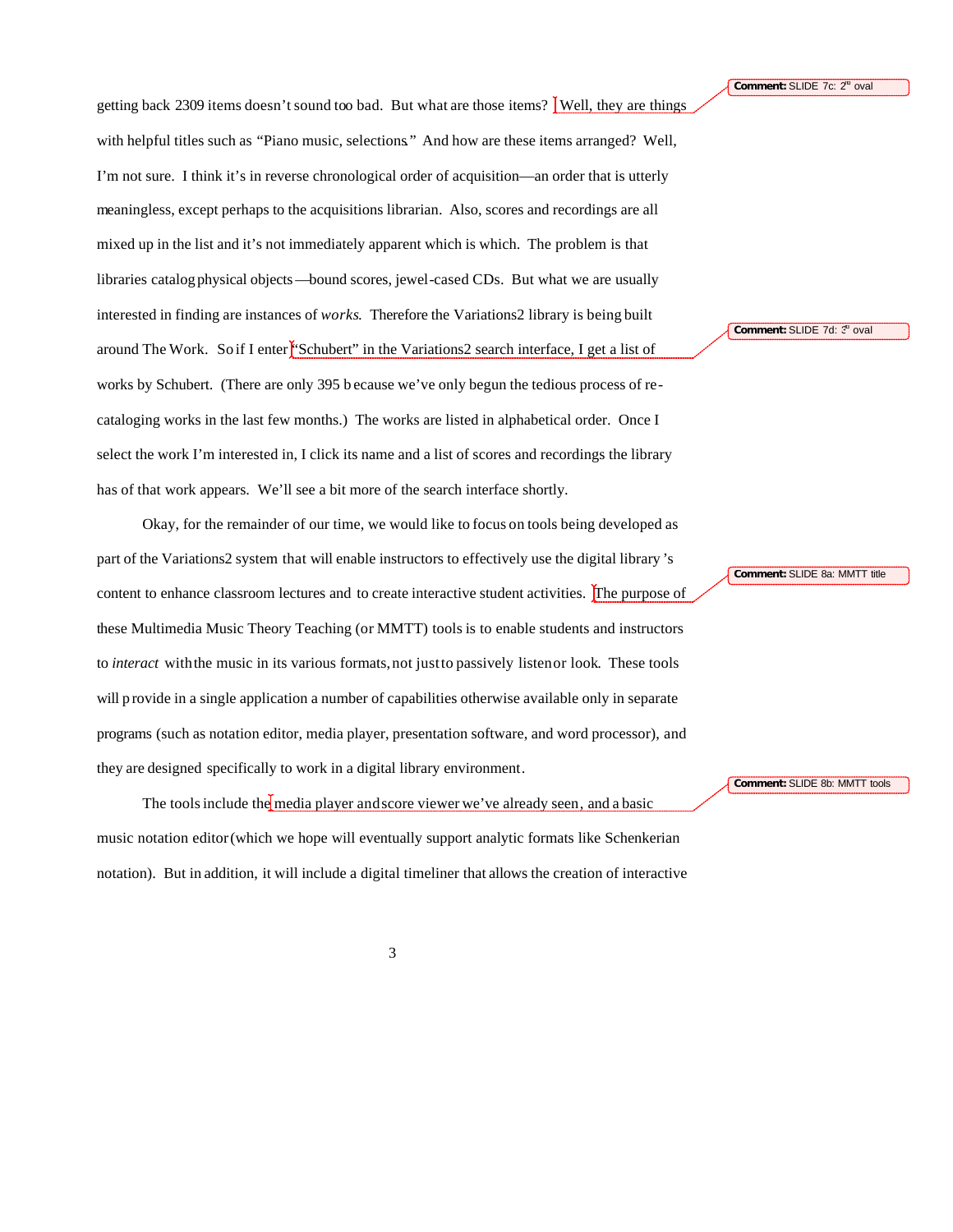form diagrams; drawing tools for annotating scores and diagrams with text and shapes; labeling tools that allow for the quick creation of analytical symbols such as roman numerals, scale degrees, form labels, or cadence types; tools for creating various types of questions and the automatic evaluation of student answers; and lesson management tools that provide the ability to save, retrieve, share, and submit the lessons. In addition to enabling instructors to more effectively prepare classroom lesson s using digital content, instructors will also be able to create interactive lessons which will enhance their students' abilities to develop critical listening skills and give them the opportunity to integrate visual, aural, and tactile modes of learning. And students will be able to use the tools for personal study.

Brent will now walk through some of the features of Variations2. Some of these are still in prototype stage, but the prototypes are robust enough to give you a sense of how things will eventually work. …

## **PART II**

In a typical music theory class, the instructor is required to present musical concepts both aurally and visually. Often, this entails shuffling back and forth between the piano, the blackboard, an overhead projector and the CD player. In the process, it is not atypical for transparencies to get misplaced or for stacks of CDs, tapes, and records to get jumbled. Just being able to cue music to appropriate places can be a challenge, let alone attempting to synchronize this music with a projected score. One of the goals of *this* project is to allow the instructor to collect as many of these materials as possible into a single location and to make navigation between these resources simpler.

[**SEARCH WINDOW]** The scanned scores and streaming audio that the digital music library provides can potentially simplify the teaching process, but instructors must also be able to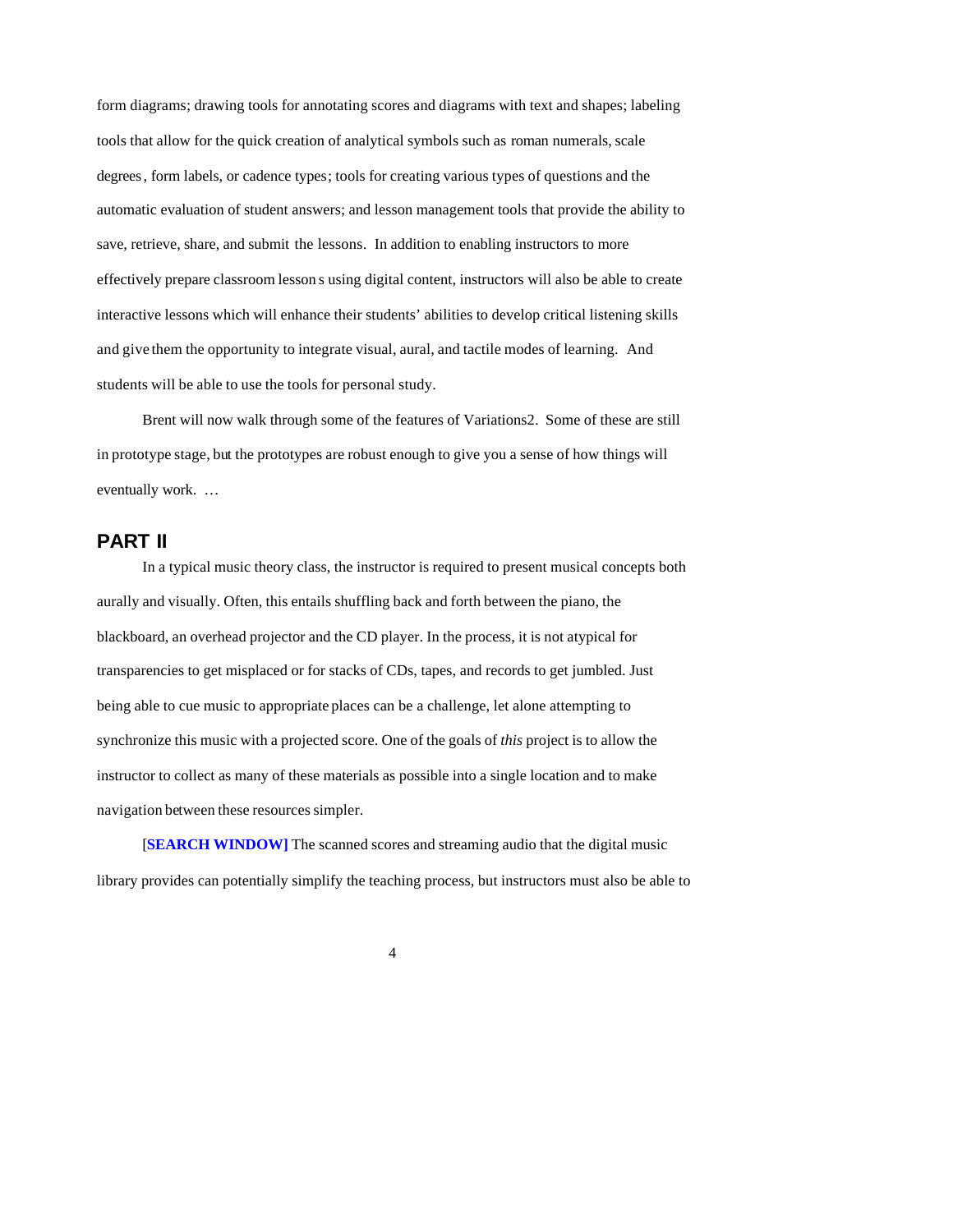interact with this content in a meaningful way. The tools which I will now describe have been designed to fit the particular needs of music theory teaching and learning , allowing instructors to easily find and organize digital content, to annotate and edit this content, to create new content, and to flexibly interact with this content in the classroom.

The Variations2 search window offers several improvements over traditional catalog searching. **[mouse over]** Instead of searching by 'author' and 'title', you can search for composers, performers, and works. Other features allow searching for works in a particular key, for recordings alone or scores only. **[OPEN dropdowns]** Here we have done a simple creator search for 'bach', and have three options—**[CLICK on J.S. Bach]** we'll choose J.S. Bach. The results that follow list all of the works by J.S. Bach currently in the library. **[CLICK on "Bist du bei mir"]** We will choose 'Bist du bei mir' and find… one digitized recording **[CLICK on recording, play, and stop**] (for other items, there might be multiple recordings and scores available). Choosing this recording opens a player and begins playing.

The media player provides standard playback controls and one additional feature that can aid in lesson preparation, which is: bookmarking. A "bookmark" is simply a time point in the audio or a page in a score that you want to keep track of. In this case, I have already added a bookmark at the beginning of the middle section. **[CLICK bookmark, PLAY, STOP]** (Clicking this bookmark will take us there…). All of the bookmarks that I have created are quickly accessible through a bookmark menu. **[SCAN bookmark menu]** (I have bookmarks here for particular classes and presentations…). For example, for today's presentation I have bookmarked the development section of the first movemen t of Haydn's Piano Sonata in E minor; both in a recording **[OPEN "MTMW Presentation" / Haydn / (recording)]** (which will open in a player…) and in the accompanying score, which opens in a score viewer. **[OPEN "MTMW**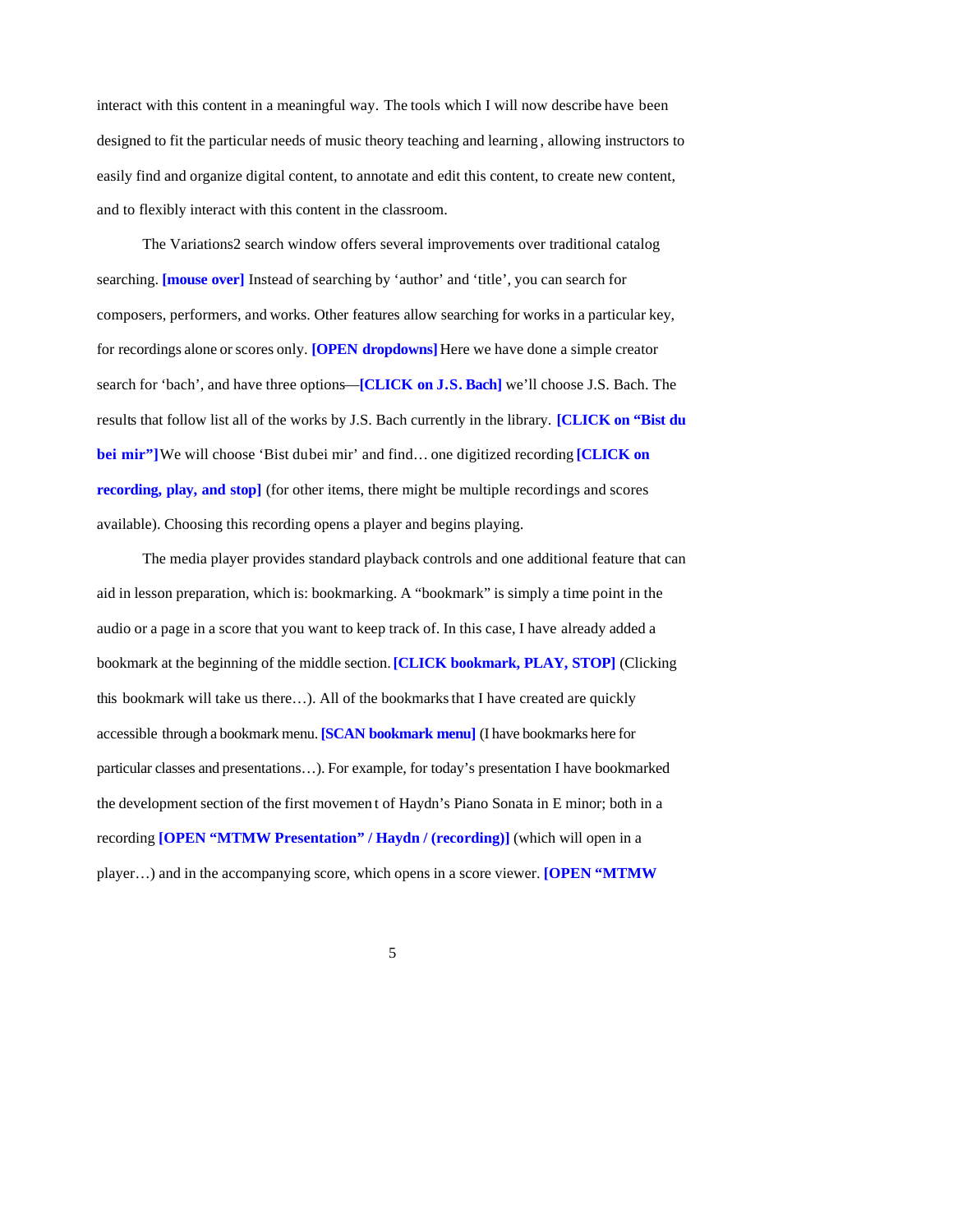#### **Presentation" / Haydn / (score).**

**PRESS stop on Player.**] In the near future, scores and audio will be combined into a single window, allowing you to synchronize the two with automatic page turning. **[GOTO web page called "Bookmark" (toolbar)]** Bookmarks to content in the digital library can also be put on a web page. For example, on this page I have created two bookmarks that will allow me to compare the beginning of the second movement in Beethoven's Ninth Symphony with its reappearance in the last movement. **[GOTO web page called "Bookmark" (toolbar)]** One might do the same thing to trace the development of Wagnerian Leitmotifs in different operas.

The scanned digital scores can be zoomed without loss of image quality **[ZOOM]** and are easily navigable, but what we really need is a score that can be annotated, so that instructors can analyze music on the fly and students can create their own score-based analyses outside of class. **[GOTO "Presentation" prototype (toolbar)]**The challenge for MMTT is to develop a set of drawing and labeling tools that are as quickand effective as writing directly on a transparency or blackboard—but *without* the accompanying chalk stains and ink spots. In this prototype, **[DRAW circle or box, arrow]** the drawing tools can be used to annotate a score with text and with basic shapes such as circles, boxes, lines, and arrows (we might want to highlight a certain event…or connect two events…). The labeling tools will allow for the quick placement of commonly used labels such as non -chord tones or cadence types. **[CLICK NCT button. CLICK on score. CHOOSE type]** (Here we have placed a non-chord tone label, and choose the passing tone type…) And special text fields designed for roman numerals will automatically format standard text input into correct figured bass symbols **[TYPE I, IV, V7, viio65/bII. TAB between boxes]** (so… v7 is automatically changed into 'five-seven' and typing viio65/bII results in 'seven-diminished-sixfive-of-flat-two'…).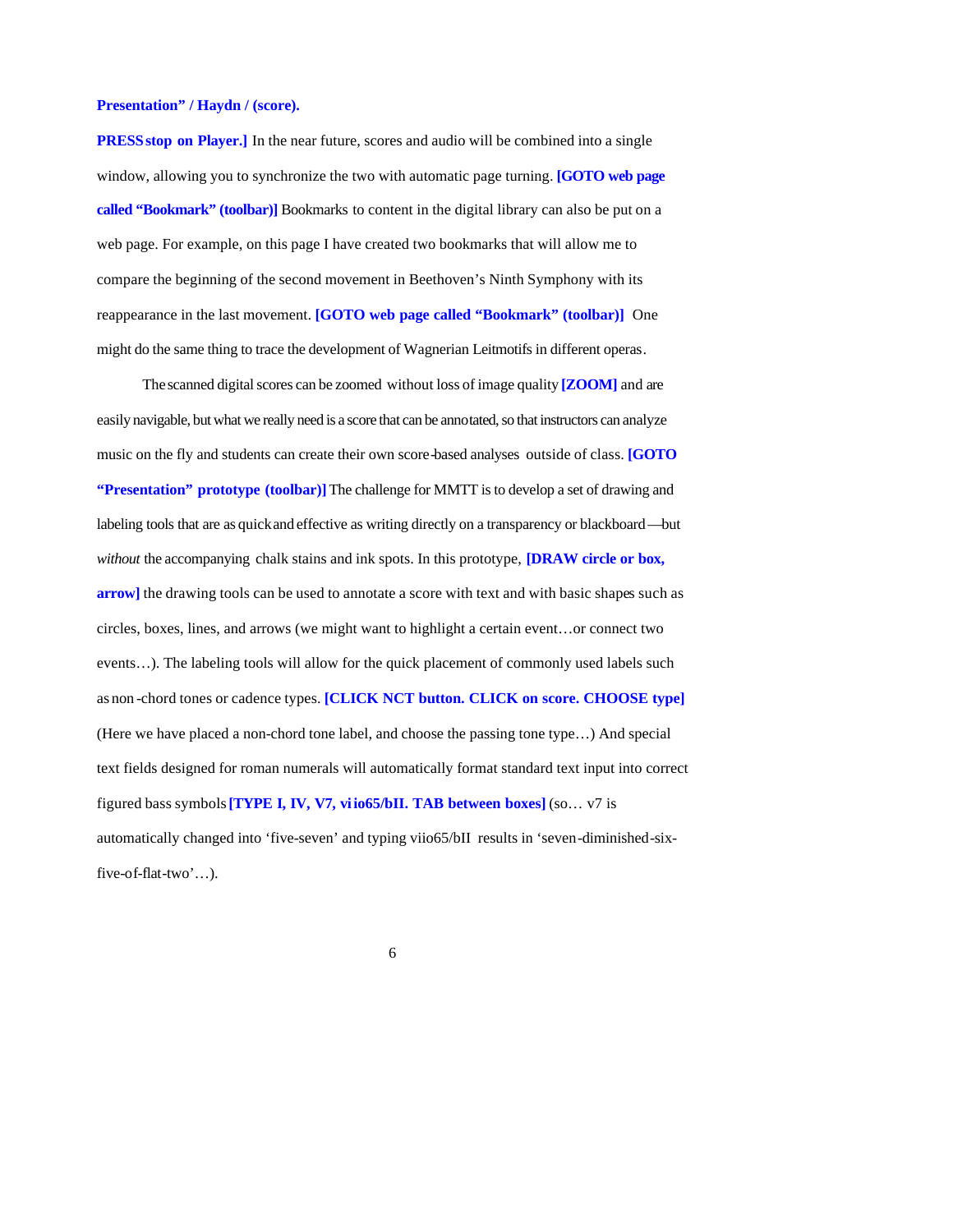[**OPEN Timeline: Chopin, G Minor Ballade (toolbar)]** One of the MMTT components that has already been developed is the timeliner. The timeliner is used to create interactive form diagrams (or 'bubble diagrams') that are directly linked to digital audio. This diagram of Chopin's g minor Ballade gives a visual representation of the boundaries and proportions of the work's main sections. Each section of the work has been given a descriptive label and some sections have been grouped into larger formal sections. **[MOUSE over]** Although the timeliner is designed primarily as an analytical tool, timelines also offer an ideal means of navigating through a work's structure **[CLICK on a bubble. PRESS play. PRESS stop]**—we can click on any section and press play. The labels below each timepoint on the line here give the beginning measure number of each section—**[RIGHT CLICK on timeline. CHOOSE "Show Times"]** we can also show their time offset in the recording. **[CLICK on "View Annotations." CLICK on a few bubbles]** Each bubble also has an annotation which can be used to describe the contents and processes of the section. (These annotations describe the characteristics of the different themes, as well as the tonal areas of the work…)

**[OPEN Timeline: Schubert, Die Forelle (Window menu)]** (Now we'll look at a different timeline…) This timeline of Schubert's "Die Forelle" uses b ubble annotations to give the German text and English translation of each vocal phrase. **[CLICK on a few bubbles]** You may also have noticed that hovering **[HOVER over bubble.]** over a bubble shows its annotation as a tool tip. The overall appearance of the bubbles can be altered in various ways: the timeline can be resized (…), **[RESIZE timeline]** bubbles can be set to black and white mode, **[HOVER over bubble]** which is ideal for printing (...), and some people might even prefer "square bubbles (...) **[CHOOSE "Square Bubbles" in Timeline menu]**.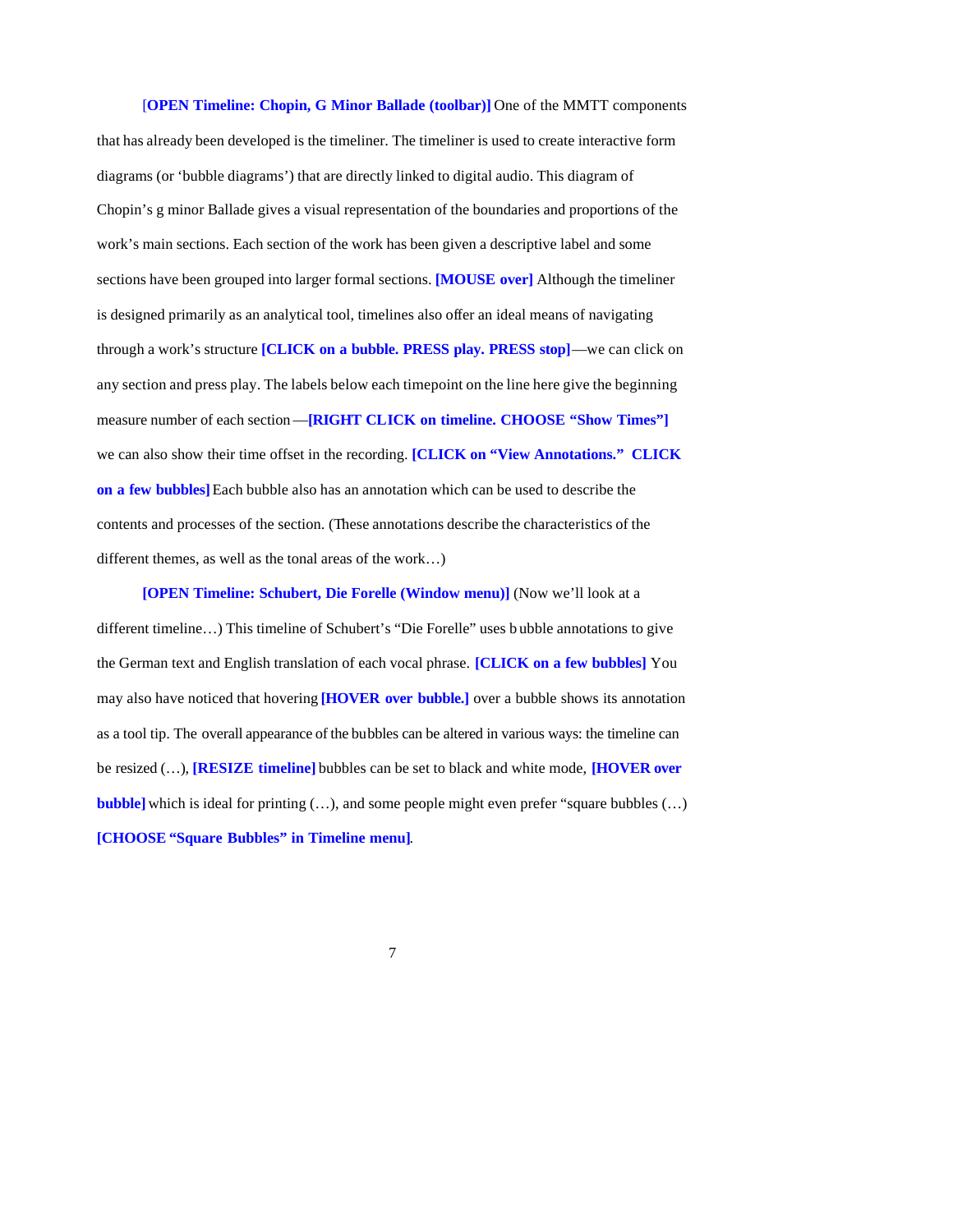(Now we'll look at one more timeline example…) **[OPEN Timeline: Bach,** 

**Brandenburg Concerto]** For more extended works, like Bach's Brandenburg Concerto no. 5, you may need to zoom in to sections of the diagram in order to read the labels **[SELECT section. PRESS "Zoom to Selection"]** (we can select a larger bubble and click "Zoom to Selection", and then zoom back by clicking "Fit to Window"), **[PRESS "Fit to Window"]** or you might choose to create an excerpt of one of the sections to work on separately **[SELECT third movement. PRESS "Create Excerpt"]** (so we might select the third movement and open it in a new window…)

Creating a timeline is quite easy. **[OPEN "Player: The early recordings"]** The first step is to choose an audio source—we'll use the 'Bist du bei mir' recording we found earlier **[RIGHT-CLICK on track. PRESS enter in pop-up dialog.]** (we can just right click on the track we want and make a new timeline…which opens with one big bubble…). The next step is to add timepoints at formal boundaries while listening. **[PRESS Play. PRESS "Add Timepoint" for first four phrases.]** Timepoints can later be adjusted by dragging them along the timeline. **[DRAG a timepoint]** We might next group these phrases into larger units **[SHIFT-CLICK on first two bubbles. PRESS "Group". Group second two bubbles.]** (we do this by selecting the bubbles we want to group and pressing "Group Bubbles") Now we'll add some labels to the bubbles to describe the form **[CTRL-CLICK first and third bubbles. PRESS "Edit Label…" SET label to "a". SET second and fourth bubbles to "b".]** (by selecting bubbles with similar material and clicking "Edit Label…"…). Lastly, we'll assign similar colors to similar phrases **[CTRL-CLICK second and fourth bubbles. SET color to orange]** (by choosing a new color from a pop -up palette…) One of the last steps might be to add annotations to each bubble, which we will not do now. At this point we can save our timeline **[OPEN File**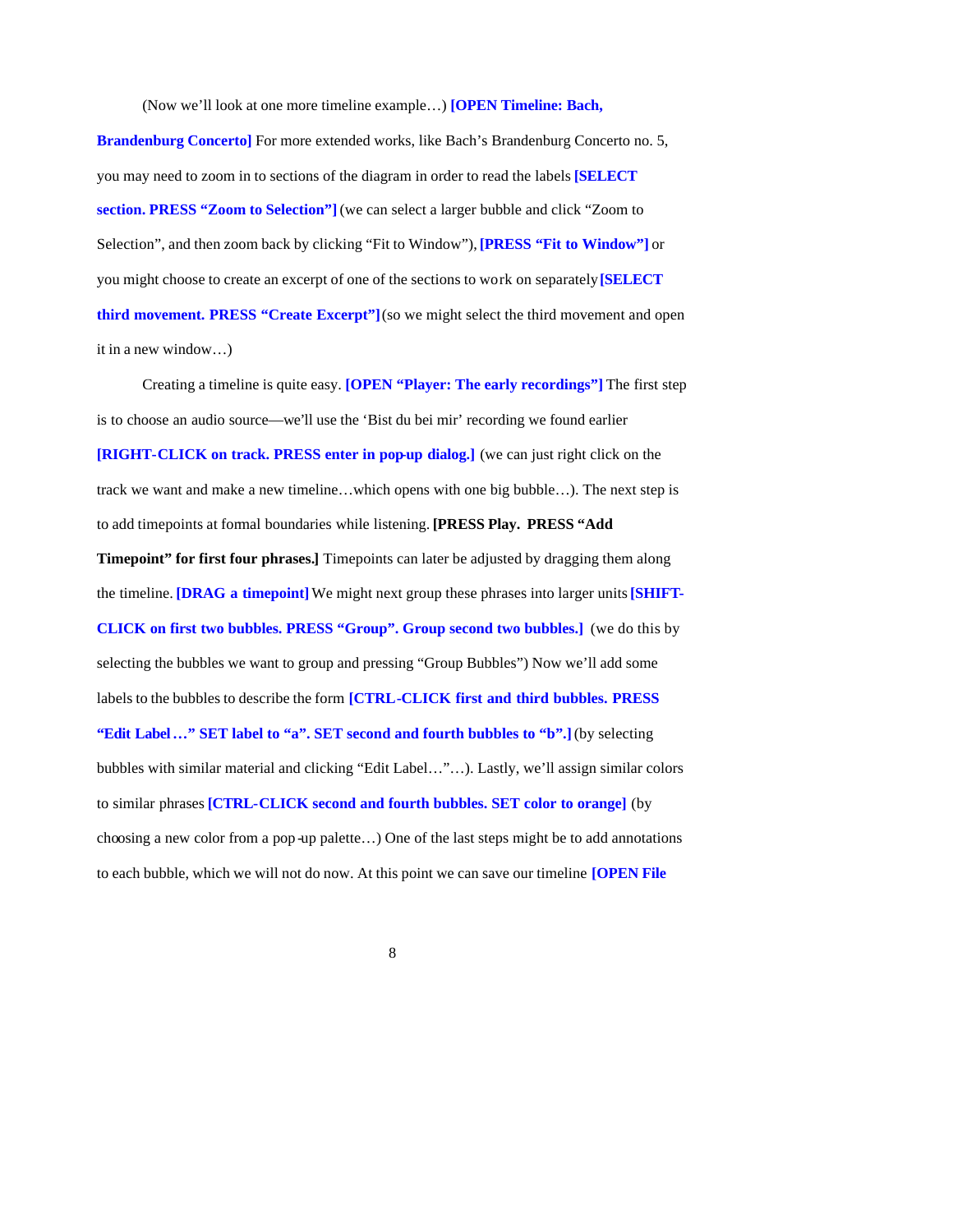**menu]** in order to re-open and work on it later, we can print the timeline out **[OPEN web page "Timeline"]**, or we can save the timeline as a web page that includes a small graphic of the timeline and a hierarchical listing of the bubble labels and annotations.

A timeline is just one of many components that one might want to include in a lesson or assignment.**[OPEN "Lesson" prototype]** As MMTT develops, we will implement an authoring application that will allow users to combine scanned scores, audio, timelines, notation, text, and graphics into a single "lesson." These lessons mig ht take the form of pageable presentations similar to those in PowerPoint, or of interactive contextual listening assignments for students to do on their own. *This* prototype lesson links a timeline with an encoded score. Students create a formal diagram **[DOUBLE-CLICK on score]** by double-clicking on boundary points in the score, choose phrase labels **[CLICK on a phrase label]** from the drop-down menus that appear, supply a roman numeral and non-chord tone analysis, **[PAGE through other questions]** and answer various multiple-choice questions about the piece. They may then submit their answers for evaluation by the instructor, or perhaps have their answers checked automatically. Such a lesson would truly make the most of the content in a digital music library.

#### **Conclusion**

We have been able to give you only a flavor of what the Variations2 system will be able to do. Let me highlight again that our aim is to provide *general-purpose tools* that can be used in a variety of settings by students and faculty of differing comfort levels regarding technology. As the tools are used, new tools will be imagined and added. Underlying all of this is notion that we learn more about music when we are actively and critically engaged with it. Variations2 is intended in part to facilitate new methods of engagement. In this way, we hope it will help students to be better able to explore the rich mysteries of our art.